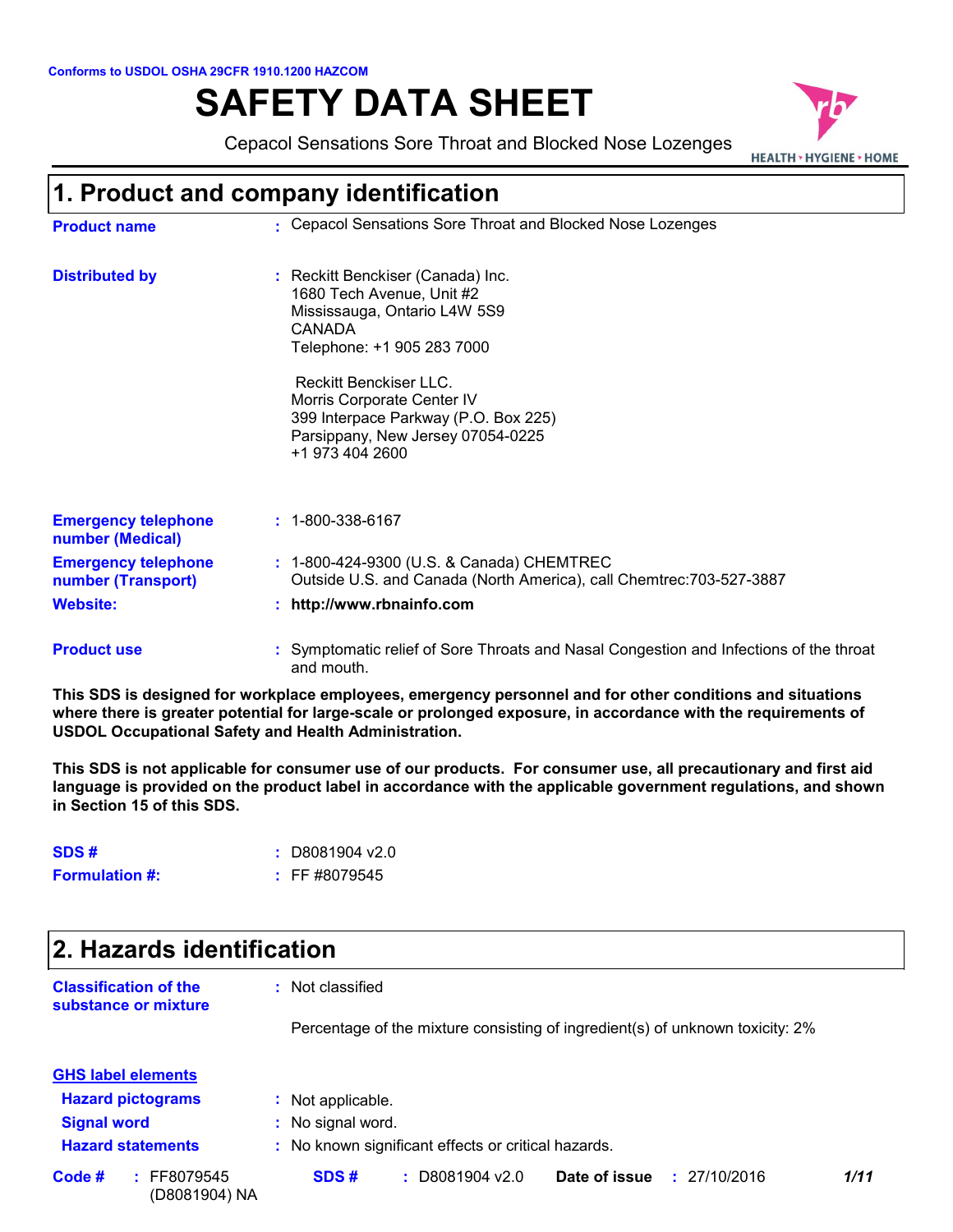### **2. Hazards identification**

| <b>Precautionary statements</b>            |                                                                                                                                  |
|--------------------------------------------|----------------------------------------------------------------------------------------------------------------------------------|
| <b>General</b>                             | : Read label before use. Keep out of reach of children. If medical advice is needed,<br>have product container or label at hand. |
| <b>Prevention</b>                          | : Not applicable.                                                                                                                |
| <b>Response</b>                            | : Not applicable.                                                                                                                |
| <b>Storage</b>                             | Not applicable.<br>÷.                                                                                                            |
| <b>Disposal</b>                            | : Not applicable.                                                                                                                |
| <b>Supplemental label</b><br>elements      | $:$ None known.                                                                                                                  |
| <b>Hazards not otherwise</b><br>classified | $:$ None known.                                                                                                                  |

### **3. Composition/information on ingredients**

| <b>Substance/mixture</b> |  |
|--------------------------|--|
|                          |  |

**Substance/mixture • The Substandian Substandian in Substandian Substance/mixture**  $\cdot$  **<b>:** Mixture The product contain small small small small small small small small small small small small small small small small small s amounts of antiseptic ingredients (Amylmetacresol 0.6mg / lozenge and 2, 4-Dichlorobenzyl alcohol 1.2mg / lozenge) and Levomenthol (8.0mg / lozenge), flavouring, colour and weak acid in a Sucrose / Glucose Syrup lozenge base.

| Ingredient name                                              | 70 | <b>CAS number</b>                   |
|--------------------------------------------------------------|----|-------------------------------------|
| L-menthol<br>2,4-dichlorobenzyl alcohol<br>6-pentyl-m-cresol |    | 2216-51-5<br>1777-82-8<br>1300-94-3 |
|                                                              |    |                                     |

Any concentration shown as a range is to protect confidentiality or is due to batch variation.

**There are no additional ingredients present which, within the current knowledge of the supplier and in the concentrations applicable, are classified as hazardous to health or the environment and hence require reporting in this section.**

### **4. First aid measures**

|                     | <b>Description of necessary first aid measures</b>                                                                                                                                                                                                                                                                                                     |
|---------------------|--------------------------------------------------------------------------------------------------------------------------------------------------------------------------------------------------------------------------------------------------------------------------------------------------------------------------------------------------------|
| <b>Eye contact</b>  | : Immediately flush eyes with plenty of water, occasionally lifting the upper and lower<br>eyelids. Check for and remove any contact lenses. Get medical attention if irritation<br>occurs.                                                                                                                                                            |
| <b>Inhalation</b>   | : Remove victim to fresh air and keep at rest in a position comfortable for breathing. Get<br>medical attention if symptoms occur.                                                                                                                                                                                                                     |
| <b>Skin contact</b> | : Flush contaminated skin with plenty of water. Remove contaminated clothing and<br>shoes. Get medical attention if symptoms occur.                                                                                                                                                                                                                    |
| <b>Ingestion</b>    | : Wash out mouth with water. Remove victim to fresh air and keep at rest in a position<br>comfortable for breathing. If material has been swallowed and the exposed person is<br>conscious, give small quantities of water to drink. Do not induce vomiting unless<br>directed to do so by medical personnel. Get medical attention if symptoms occur. |

| <b>Potential acute health effects</b>                     |
|-----------------------------------------------------------|
| : May cause eye irritation upon direct contact with eyes. |
| : No known significant effects or critical hazards.       |
| : No known significant effects or critical hazards.       |
| : No known significant effects or critical hazards.       |
|                                                           |

(D8081904) NA **Code # : :** D8081904 v2.0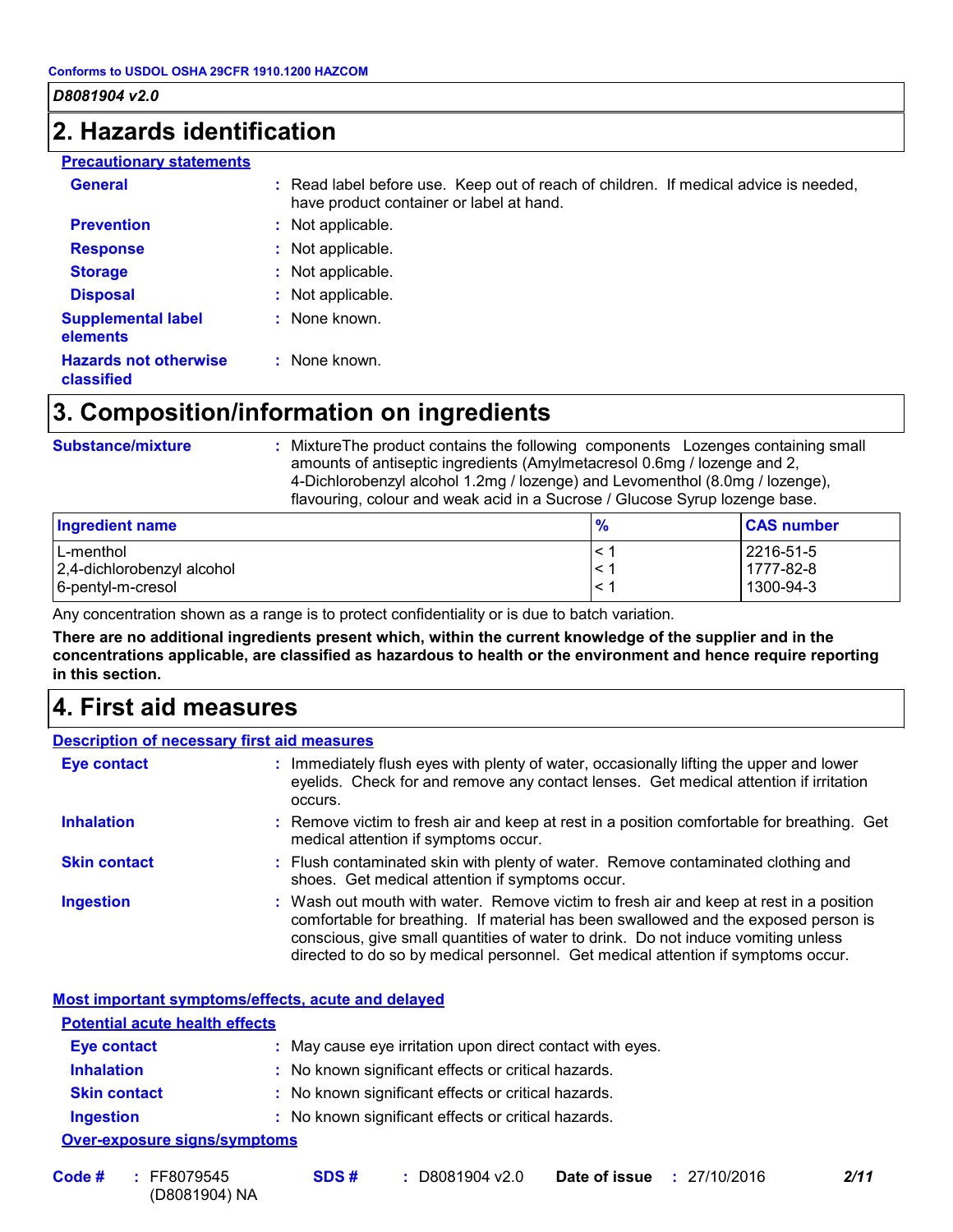### **4. First aid measures**

| <b>Eye contact</b>  | : No specific data. |
|---------------------|---------------------|
| <b>Inhalation</b>   | : No specific data. |
| <b>Skin contact</b> | : No specific data. |
| <b>Ingestion</b>    | : No specific data. |

| Indication of immediate medical attention and special treatment needed, if necessary |                                                                                                                                |  |
|--------------------------------------------------------------------------------------|--------------------------------------------------------------------------------------------------------------------------------|--|
| <b>Notes to physician</b>                                                            | : Treat symptomatically. Contact poison treatment specialist immediately if large<br>quantities have been ingested or inhaled. |  |
| <b>Specific treatments</b>                                                           | : No specific treatment.                                                                                                       |  |
| <b>Protection of first-aiders</b>                                                    | : No action shall be taken involving any personal risk or without suitable training.                                           |  |

### **See toxicological information (Section 11)**

#### **5. Fire-fighting measures :** Promptly isolate the scene by removing all persons from the vicinity of the incident if there is a fire. No action shall be taken involving any personal risk or without suitable training. **Hazardous thermal decomposition products Specific hazards arising from the chemical** Decomposition products may include the following materials: **:** carbon dioxide carbon monoxide halogenated compounds No specific fire or explosion hazard. **:** Use an extinguishing agent suitable for the surrounding fire. **: Extinguishing media :** None known. **Suitable extinguishing media Unsuitable extinguishing media Special protective actions for fire-fighters**

#### Fire-fighters should wear appropriate protective equipment and self-contained breathing **:** apparatus (SCBA) with a full face-piece operated in positive pressure mode. **Special protective equipment for fire-fighters**

### **6. Accidental release measures**

|                                                              |     | Personal precautions, protective equipment and emergency procedures                                                                                                                                                                                                                  |
|--------------------------------------------------------------|-----|--------------------------------------------------------------------------------------------------------------------------------------------------------------------------------------------------------------------------------------------------------------------------------------|
| For non-emergency<br>personnel                               |     | : No action shall be taken involving any personal risk or without suitable training.<br>Evacuate surrounding areas. Keep unnecessary and unprotected personnel from<br>entering. Do not touch or walk through spilled material. Put on appropriate personal<br>protective equipment. |
| For emergency responders                                     | И., | If specialized clothing is required to deal with the spillage, take note of any information in<br>Section 8 on suitable and unsuitable materials. See also the information in "For non-<br>emergency personnel".                                                                     |
| <b>Environmental precautions</b>                             |     | : Avoid dispersal of spilled material and runoff and contact with soil, waterways, drains<br>and sewers. Inform the relevant authorities if the product has caused environmental<br>pollution (sewers, waterways, soil or air).                                                      |
| <b>Methods and materials for containment and cleaning up</b> |     |                                                                                                                                                                                                                                                                                      |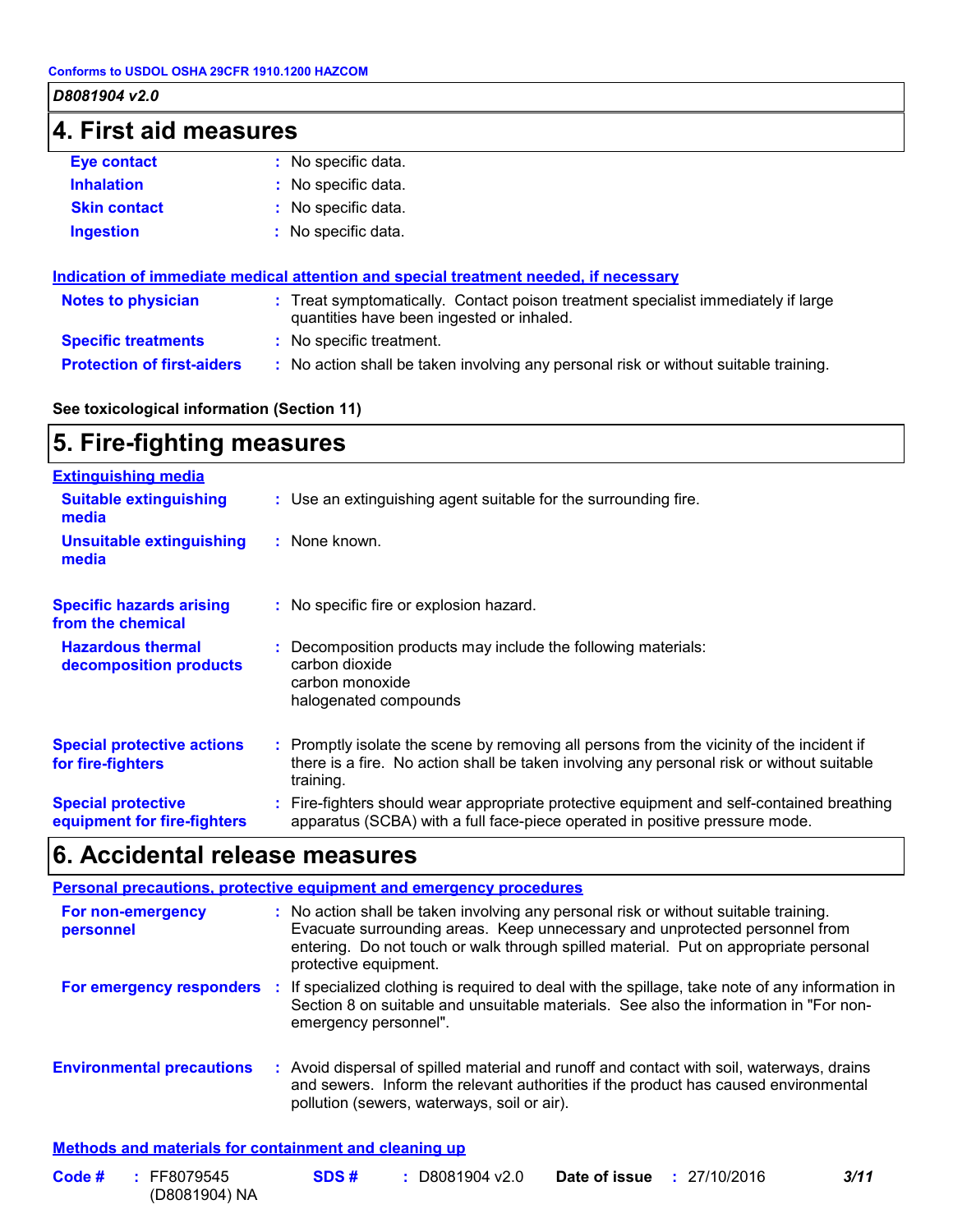**Control**

### **6. Accidental release measures**

| <b>Small spill</b> | : Move containers from spill area. Vacuum or sweep up material and place in a<br>designated, labeled waste container. Dispose of via a licensed waste disposal<br>contractor.                                                                                                                                                                    |
|--------------------|--------------------------------------------------------------------------------------------------------------------------------------------------------------------------------------------------------------------------------------------------------------------------------------------------------------------------------------------------|
| Large spill        | : Move containers from spill area. Prevent entry into sewers, water courses, basements<br>or confined areas. Vacuum or sweep up material and place in a designated, labeled<br>waste container. Dispose of via a licensed waste disposal contractor. Note: see<br>Section 1 for emergency contact information and Section 13 for waste disposal. |

### **7. Handling and storage**

| <b>Precautions for safe handling</b>                                      |   |                                                                                                                                                                                                                                                                                                                                                                                                                                                                                                                                                                                                |  |  |  |
|---------------------------------------------------------------------------|---|------------------------------------------------------------------------------------------------------------------------------------------------------------------------------------------------------------------------------------------------------------------------------------------------------------------------------------------------------------------------------------------------------------------------------------------------------------------------------------------------------------------------------------------------------------------------------------------------|--|--|--|
| <b>Protective measures</b>                                                |   | : Put on appropriate personal protective equipment (see Section 8).                                                                                                                                                                                                                                                                                                                                                                                                                                                                                                                            |  |  |  |
| <b>Conditions for safe storage,</b><br>including any<br>incompatibilities | ÷ | Do not store above the following temperature: $25^{\circ}$ C (77 $^{\circ}$ F). Store in accordance with<br>local regulations. Store in original container protected from direct sunlight in a dry, cool<br>and well-ventilated area, away from incompatible materials (see Section 10) and food<br>and drink. Keep container tightly closed and sealed until ready for use. Containers that<br>have been opened must be carefully resealed and kept upright to prevent leakage. Do<br>not store in unlabeled containers. Use appropriate containment to avoid environmental<br>contamination. |  |  |  |

### **8. Exposure controls/personal protection**

| <b>Occupational exposure limits</b><br>Not applicable. |                                                                                                                                                                                                                                                                                                                                                                                                 |
|--------------------------------------------------------|-------------------------------------------------------------------------------------------------------------------------------------------------------------------------------------------------------------------------------------------------------------------------------------------------------------------------------------------------------------------------------------------------|
| <b>Appropriate engineering</b><br><b>controls</b>      | Good general ventilation should be sufficient to control worker exposure to airborne<br>contaminants.                                                                                                                                                                                                                                                                                           |
| <b>Environmental exposure</b><br><b>controls</b>       | Emissions from ventilation or work process equipment should be checked to ensure<br>they comply with the requirements of environmental protection legislation. In some<br>cases, fume scrubbers, filters or engineering modifications to the process equipment<br>will be necessary to reduce emissions to acceptable levels.                                                                   |
| <b>Individual protection measures</b>                  |                                                                                                                                                                                                                                                                                                                                                                                                 |
| <b>Hygiene measures</b>                                | Wash hands, forearms and face thoroughly after handling chemical products, before<br>eating, smoking and using the lavatory and at the end of the working period.<br>Appropriate techniques should be used to remove potentially contaminated clothing.<br>Wash contaminated clothing before reusing. Ensure that eyewash stations and safety<br>showers are close to the workstation location. |
| <b>Eye/face protection</b>                             | Safety eyewear complying with an approved standard should be used when a risk<br>assessment indicates this is necessary to avoid exposure to liquid splashes, mists,<br>gases or dusts. If contact is possible, the following protection should be worn, unless<br>the assessment indicates a higher degree of protection: safety glasses with side-<br>shields.                                |
| <b>Skin protection</b>                                 |                                                                                                                                                                                                                                                                                                                                                                                                 |
| <b>Hand protection</b>                                 | : Chemical-resistant, impervious gloves complying with an approved standard should be<br>worn at all times when handling chemical products if a risk assessment indicates this is<br>necessary.                                                                                                                                                                                                 |
| <b>Body protection</b>                                 | Personal protective equipment for the body should be selected based on the task being<br>÷.<br>performed and the risks involved and should be approved by a specialist before<br>handling this product.                                                                                                                                                                                         |
|                                                        |                                                                                                                                                                                                                                                                                                                                                                                                 |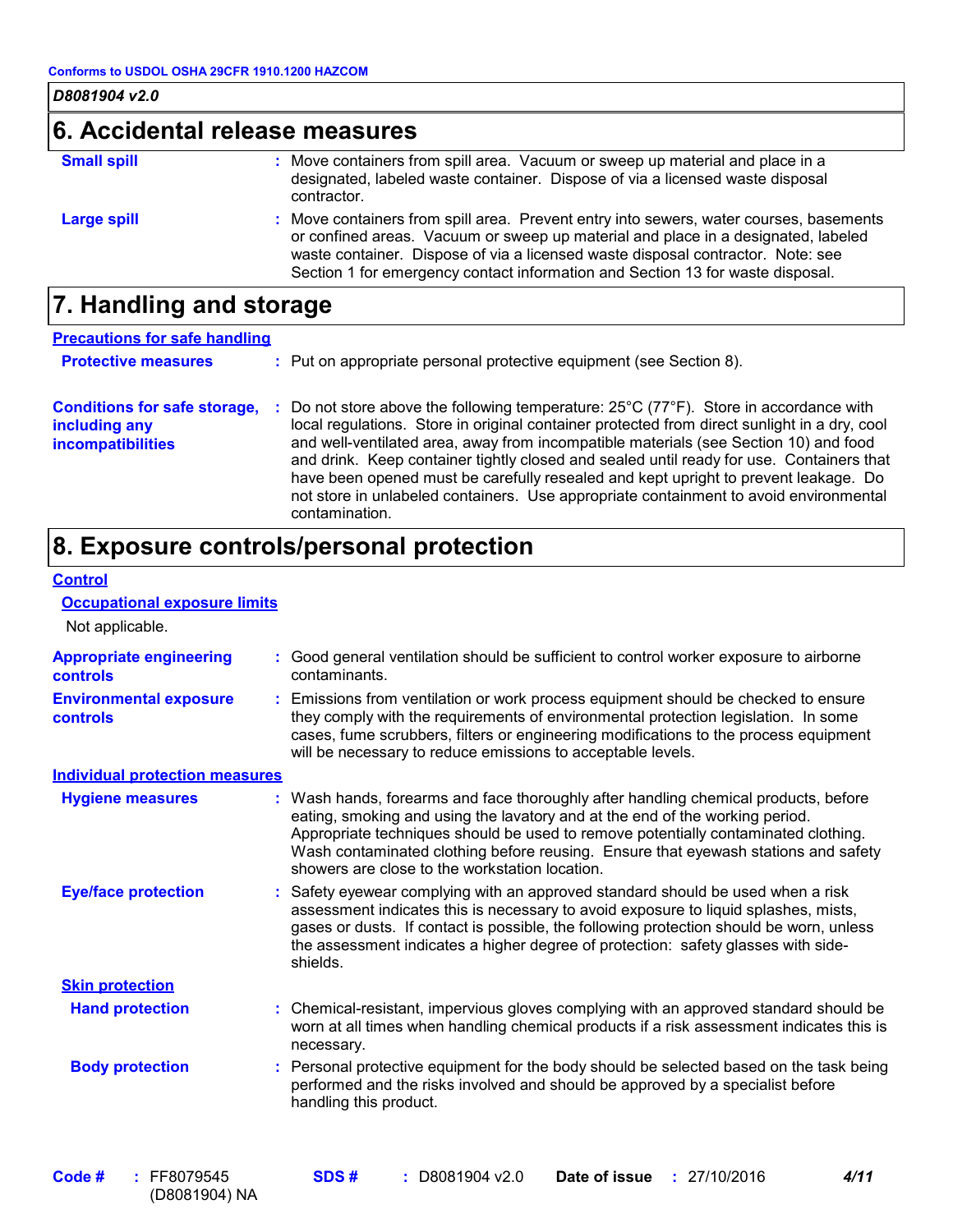| D8081904 v2.0                            |                                                                                                                                                                                                                                                                                     |  |  |  |
|------------------------------------------|-------------------------------------------------------------------------------------------------------------------------------------------------------------------------------------------------------------------------------------------------------------------------------------|--|--|--|
| 8. Exposure controls/personal protection |                                                                                                                                                                                                                                                                                     |  |  |  |
| <b>Other skin protection</b>             | : Appropriate footwear and any additional skin protection measures should be selected<br>based on the task being performed and the risks involved and should be approved by a<br>specialist before handling this product.                                                           |  |  |  |
| <b>Respiratory protection</b>            | : Based on the hazard and potential for exposure, select a respirator that meets the<br>appropriate standard or certification. Respirators must be used according to a<br>respiratory protection program to ensure proper fitting, training, and other important<br>aspects of use. |  |  |  |

### **9. Physical and chemical properties**

### **Appearance**

| <b>Physical state</b>                             | : Solid.                                                                  |
|---------------------------------------------------|---------------------------------------------------------------------------|
| <b>Color</b>                                      | $:$ Blue.                                                                 |
| Odor                                              | <b>Distinctive</b>                                                        |
| <b>Odor threshold</b>                             | : Not available.                                                          |
| pH                                                | : Not available.                                                          |
| <b>Melting point</b>                              | : Not available.                                                          |
| <b>Boiling point</b>                              | : Not available.                                                          |
| <b>Flash point</b>                                | : Not available.                                                          |
| <b>Evaporation rate</b>                           | : Not available.                                                          |
| <b>Flammability (solid, gas)</b>                  | : Not available.                                                          |
| Lower and upper explosive<br>(flammable) limits   | : Not available.                                                          |
| <b>Vapor pressure</b>                             | : Not available.                                                          |
| <b>Vapor density</b>                              | : Not available.                                                          |
| <b>Relative density</b>                           | : Not available.                                                          |
| <b>Solubility</b>                                 | : Partially soluble in the following materials: cold water and hot water. |
| <b>Partition coefficient: n-</b><br>octanol/water | : Not available.                                                          |
| <b>Auto-ignition temperature</b>                  | : Not available.                                                          |
| <b>Decomposition temperature</b>                  | : Not available.                                                          |
| <b>Viscosity</b>                                  | : Not available.                                                          |
| Flow time (ISO 2431)                              | : Not available.                                                          |

## **10. Stability and reactivity**

| <b>Reactivity</b>                                   | No specific test data related to reactivity available for this product or its ingredients.                |
|-----------------------------------------------------|-----------------------------------------------------------------------------------------------------------|
| <b>Chemical stability</b>                           | : The product is stable.                                                                                  |
| <b>Possibility of hazardous</b><br><b>reactions</b> | : Under normal conditions of storage and use, hazardous reactions will not occur.                         |
| <b>Conditions to avoid</b>                          | No specific data.                                                                                         |
| <b>Incompatible materials</b>                       | No specific data.                                                                                         |
| <b>Hazardous decomposition</b><br>products          | : Under normal conditions of storage and use, hazardous decomposition products should<br>not be produced. |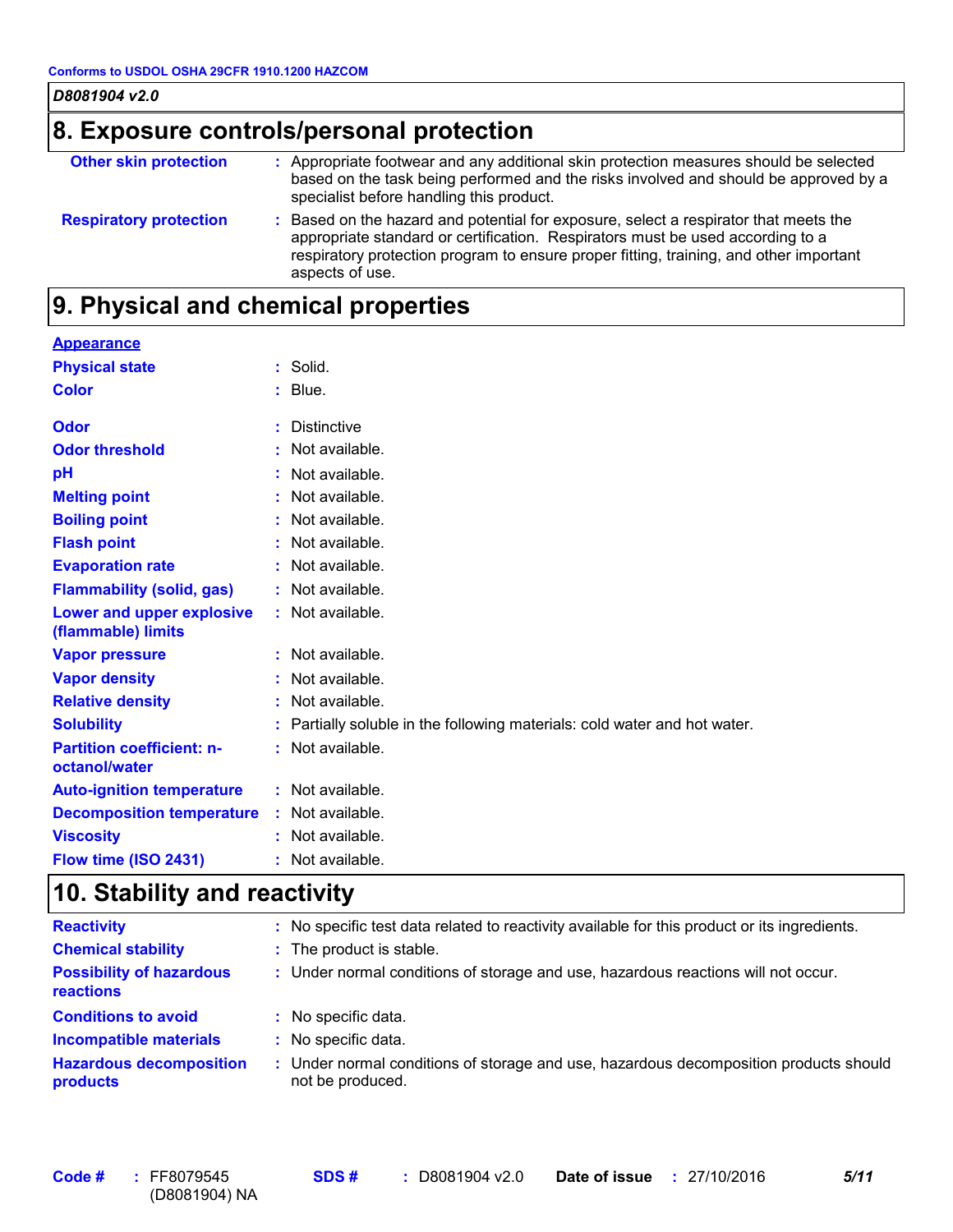### **11. Toxicological information**

### **Information on toxicological effects**

(D8081904) NA

### **Acute toxicity**

| <b>Product/ingredient name</b> | <b>Result</b>            | <b>Species</b> | <b>Dose</b>               | <b>Exposure</b> |
|--------------------------------|--------------------------|----------------|---------------------------|-----------------|
| L-menthol                      | LD50 Dermal<br>LD50 Oral | Rabbit<br>Rat  | -5000 mg/kg<br>3300 mg/kg |                 |
| 6-pentyl-m-cresol              | LD50 Oral                | Rat            | 1500 mg/kg                |                 |

**Conclusion/Summary :** Based on available data, the classification criteria are not met.

### **Irritation/Corrosion**

| <b>Product/ingredient name</b>                                       | <b>Result</b>                                                        | <b>Species</b>                     | <b>Score</b>  | <b>Exposure</b>       | <b>Observation</b> |
|----------------------------------------------------------------------|----------------------------------------------------------------------|------------------------------------|---------------|-----------------------|--------------------|
| L-menthol                                                            | Eyes - Mild irritant                                                 | Mammal -<br>species<br>unspecified |               | 0.7 Percent           |                    |
| 2,4-dichlorobenzyl alcohol                                           | Skin - Moderate irritant                                             | Man                                |               | 48 hours 2<br>Percent | -                  |
| <b>Conclusion/Summary</b>                                            |                                                                      |                                    |               |                       |                    |
| <b>Skin</b>                                                          | : Based on available data, the classification criteria are not met.  |                                    |               |                       |                    |
| <b>Eyes</b>                                                          | : Information is based on toxicity test result of a similar product. |                                    |               |                       |                    |
| <b>Respiratory</b>                                                   | : Based on available data, the classification criteria are not met.  |                                    |               |                       |                    |
| <b>Sensitization</b>                                                 |                                                                      |                                    |               |                       |                    |
| Not available.                                                       |                                                                      |                                    |               |                       |                    |
| <b>Conclusion/Summary</b>                                            |                                                                      |                                    |               |                       |                    |
| <b>Skin</b>                                                          | : Based on available data, the classification criteria are not met.  |                                    |               |                       |                    |
| <b>Respiratory</b>                                                   | : Based on available data, the classification criteria are not met.  |                                    |               |                       |                    |
| <b>Mutagenicity</b><br>Not available.                                |                                                                      |                                    |               |                       |                    |
|                                                                      |                                                                      |                                    |               |                       |                    |
| <b>Conclusion/Summary</b>                                            | : Based on available data, the classification criteria are not met.  |                                    |               |                       |                    |
| <b>Carcinogenicity</b>                                               |                                                                      |                                    |               |                       |                    |
| Not available.                                                       |                                                                      |                                    |               |                       |                    |
| <b>Conclusion/Summary</b>                                            | : Based on available data, the classification criteria are not met.  |                                    |               |                       |                    |
| <b>Reproductive toxicity</b>                                         |                                                                      |                                    |               |                       |                    |
| Not available.                                                       |                                                                      |                                    |               |                       |                    |
| <b>Conclusion/Summary</b>                                            | : Based on available data, the classification criteria are not met.  |                                    |               |                       |                    |
| <b>Teratogenicity</b>                                                |                                                                      |                                    |               |                       |                    |
| Not available.                                                       |                                                                      |                                    |               |                       |                    |
| <b>Conclusion/Summary</b>                                            | : Based on available data, the classification criteria are not met.  |                                    |               |                       |                    |
| <b>Specific target organ toxicity (single exposure)</b>              |                                                                      |                                    |               |                       |                    |
| Not available.                                                       |                                                                      |                                    |               |                       |                    |
| Specific target organ toxicity (repeated exposure)<br>Not available. |                                                                      |                                    |               |                       |                    |
| <b>Aspiration hazard</b>                                             |                                                                      |                                    |               |                       |                    |
| Code#<br>: FF8079545                                                 | SDS#<br>÷.                                                           | D8081904 v2.0                      | Date of issue | : 27/10/2016          | 6/11               |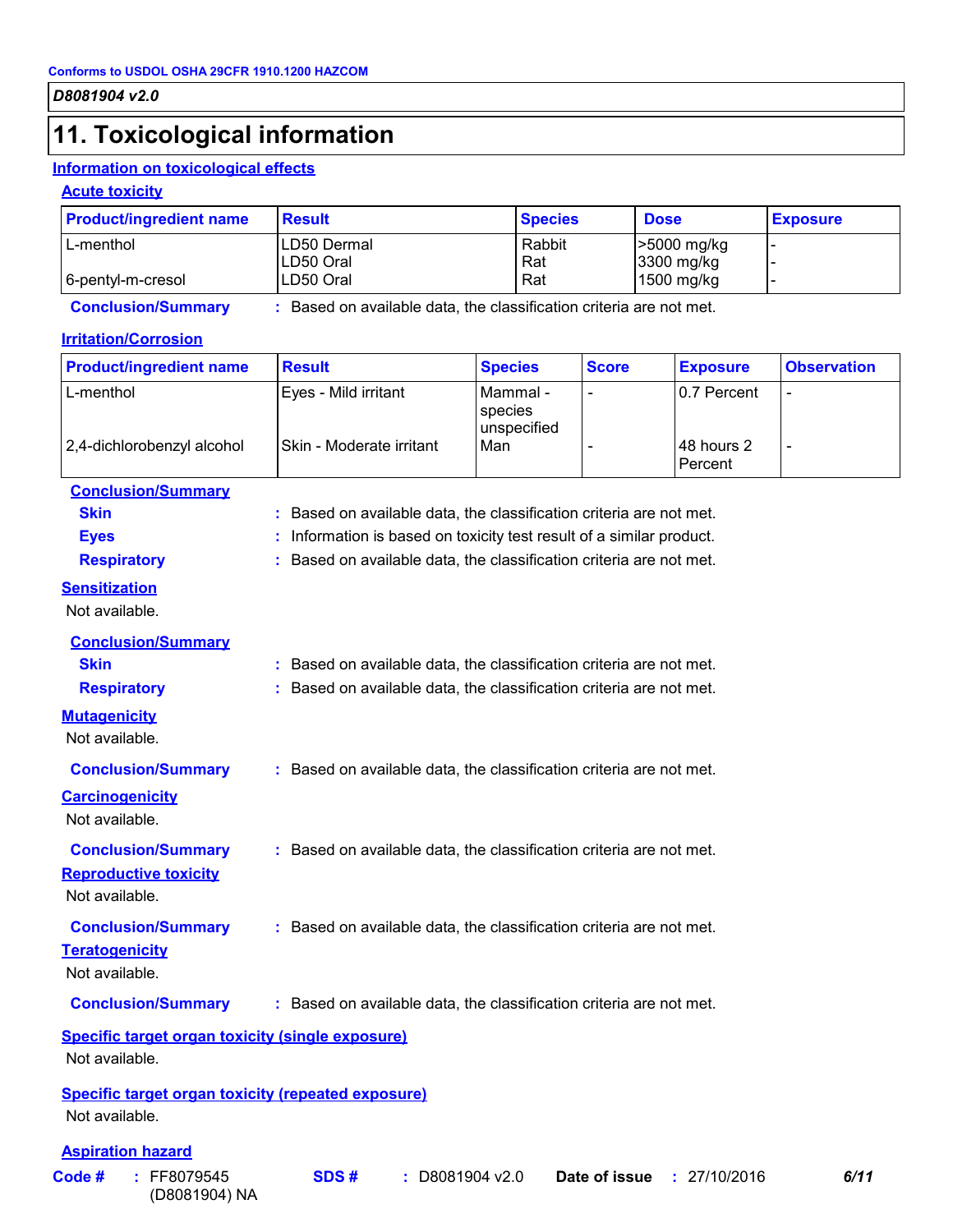### **11. Toxicological information**

Not available.

| <b>Information on the likely</b><br>routes of exposure | : Not available.                                                                         |
|--------------------------------------------------------|------------------------------------------------------------------------------------------|
| <b>Potential acute health effects</b>                  |                                                                                          |
| <b>Eye contact</b>                                     | : May cause eye irritation upon direct contact with eyes.                                |
| <b>Inhalation</b>                                      | : No known significant effects or critical hazards.                                      |
| <b>Skin contact</b>                                    | : No known significant effects or critical hazards.                                      |
| <b>Ingestion</b>                                       | : No known significant effects or critical hazards.                                      |
|                                                        | Symptoms related to the physical, chemical and toxicological characteristics             |
| <b>Eye contact</b>                                     | : No specific data.                                                                      |
| <b>Inhalation</b>                                      | : No specific data.                                                                      |
| <b>Skin contact</b>                                    | : No specific data.                                                                      |
| <b>Ingestion</b>                                       | : No specific data.                                                                      |
| <b>Short term exposure</b>                             | Delayed and immediate effects and also chronic effects from short and long term exposure |
| <b>Potential immediate</b><br>effects                  | : Not available.                                                                         |
| <b>Potential delayed effects</b>                       | : Not available.                                                                         |
| <b>Long term exposure</b>                              |                                                                                          |
| <b>Potential immediate</b><br>effects                  | : Not available.                                                                         |
| <b>Potential delayed effects</b>                       | : Not available.                                                                         |
| <b>Potential chronic health effects</b>                |                                                                                          |
| Not available.                                         |                                                                                          |
| <b>Conclusion/Summary</b>                              | : Based on available data, the classification criteria are not met.                      |
| <b>General</b>                                         | : No known significant effects or critical hazards.                                      |
| <b>Carcinogenicity</b>                                 | No known significant effects or critical hazards.                                        |
| <b>Mutagenicity</b>                                    | No known significant effects or critical hazards.                                        |
| <b>Teratogenicity</b>                                  | : No known significant effects or critical hazards.                                      |
| <b>Developmental effects</b>                           | : No known significant effects or critical hazards.                                      |
| <b>Fertility effects</b>                               | : No known significant effects or critical hazards.                                      |

### **Numerical measures of toxicity**

| <b>Acute toxicity estimates</b> |                  |  |  |
|---------------------------------|------------------|--|--|
| <b>Route</b>                    | <b>ATE value</b> |  |  |
| Oral                            | 114542.3 mg/kg   |  |  |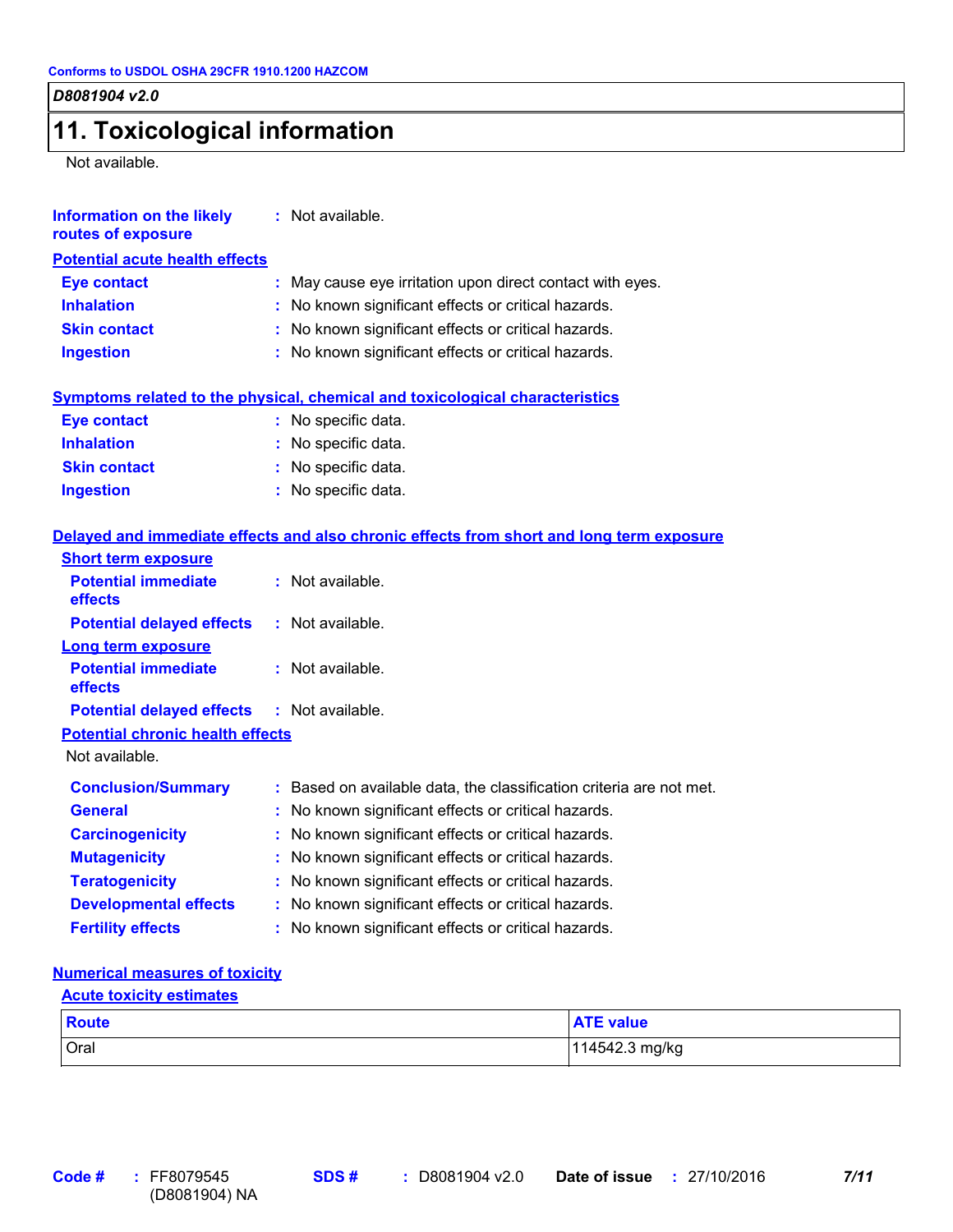### **12. Ecological information**

#### **Toxicity**

| <b>Product/ingredient name</b> | <b>Result</b>                     | <b>Species</b>                    | <b>Exposure</b> |
|--------------------------------|-----------------------------------|-----------------------------------|-----------------|
| L-menthol                      | Acute LC50 18900 µg/l Fresh water | <b>Fish - Pimephales promelas</b> | 96 hours        |

#### **Persistence and degradability**

Not available.

#### **Bioaccumulative potential**

| <b>Product/ingredient name</b> | $LogP_{ow}$ | <b>BCF</b> | <b>Potential</b> |
|--------------------------------|-------------|------------|------------------|
| L-menthol                      | 3.15        | 7.76∴      | low              |

#### **Mobility in soil**

**Soil/water partition coefficient (KOC) :** Not available.

#### **Other adverse effects :** No known significant effects or critical hazards.

### **13. Disposal considerations**

The generation of waste should be avoided or minimized wherever possible. Disposal of this product, solutions and any by-products should at all times comply with the requirements of environmental protection and waste disposal legislation and any regional local authority requirements. Dispose of surplus and non-recyclable products via a licensed waste disposal contractor. Waste should not be disposed of untreated to the sewer unless fully compliant with the requirements of all authorities with jurisdiction. Waste packaging should be recycled. Incineration or landfill should only be considered when recycling is not feasible. This material and its container must be disposed of in a safe way. Empty containers or liners may retain some product residues. Avoid dispersal of spilled material and runoff and contact with soil, waterways, drains and sewers. **Disposal methods :**

### **14. Transport information**

Not a DOT controlled material (United States). Not a TDG-controlled material. This preparation is not classified as dangerous according to international transport regulations (ADR/RID, IMDG or ICAO/IATA).

### **15. Regulatory information**

(D8081904) NA

| <b>U.S. Federal regulations</b>                                                   |              | : TSCA 8(a) CDR Exempt/Partial exemption: Not determined<br>United States inventory (TSCA 8b): Not determined. |                               |      |  |  |
|-----------------------------------------------------------------------------------|--------------|----------------------------------------------------------------------------------------------------------------|-------------------------------|------|--|--|
| <b>Clean Air Act Section 112</b><br>(b) Hazardous Air<br><b>Pollutants (HAPs)</b> | : Not listed |                                                                                                                |                               |      |  |  |
| <b>Clean Air Act Section 602</b><br><b>Class I Substances</b>                     | : Not listed |                                                                                                                |                               |      |  |  |
| <b>Clean Air Act Section 602</b><br><b>Class II Substances</b>                    | : Not listed |                                                                                                                |                               |      |  |  |
| Code #<br>: FF8079545                                                             | SDS#         | $:$ D8081904 v2.0                                                                                              | Date of issue<br>: 27/10/2016 | 8/11 |  |  |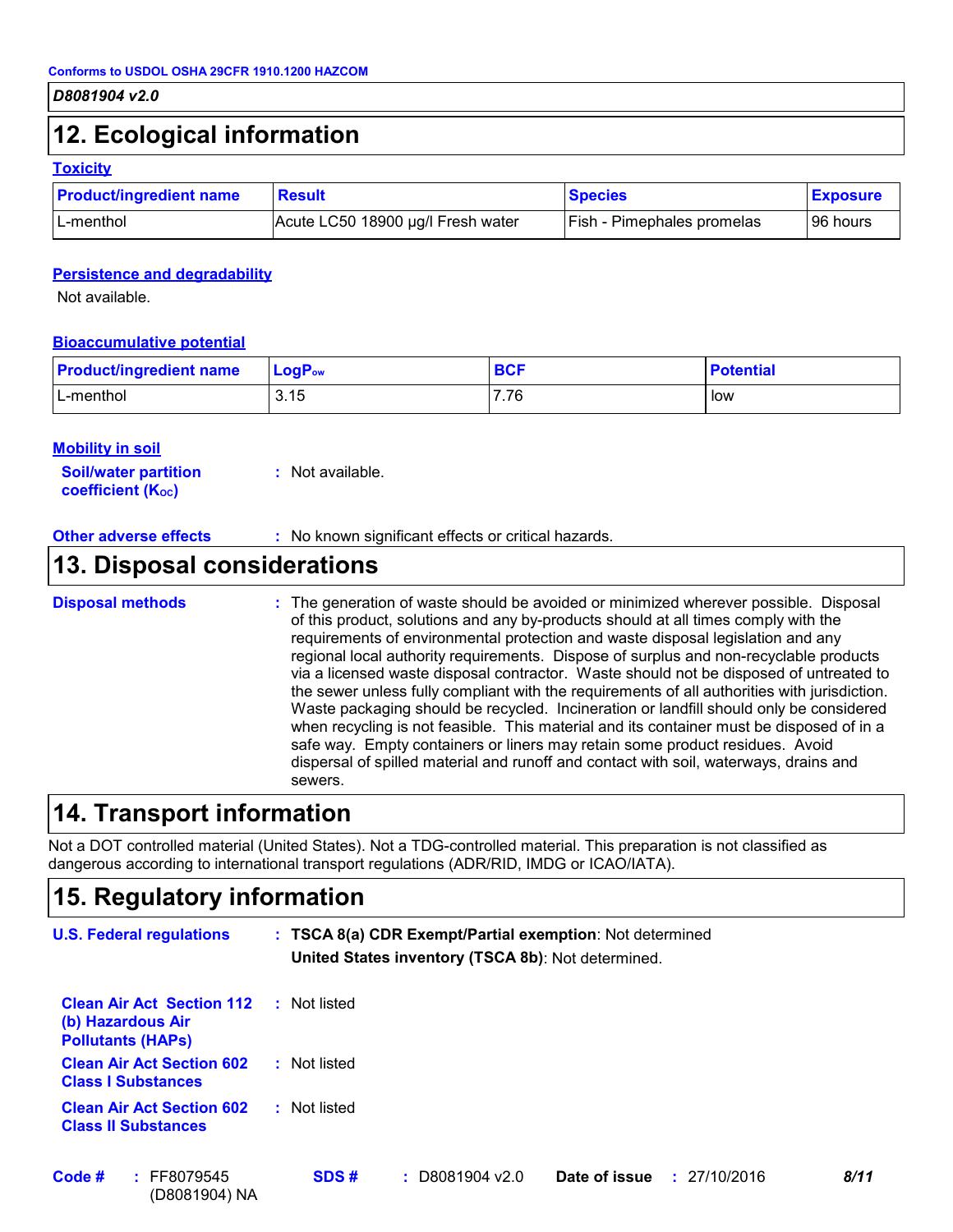### **15. Regulatory information**

| <b>DEA List I Chemicals</b> | : Not listed |
|-----------------------------|--------------|
| (Precursor Chemicals)       |              |

**DEA List II Chemicals (Essential Chemicals) :** Not listed

#### **SARA 302/304**

### **Composition/information on ingredients**

No products were found.

| <b>SARA 304 RQ</b> | : Not applicable. |
|--------------------|-------------------|
|--------------------|-------------------|

#### **SARA 311/312**

**Classification :** Not applicable.

#### **Composition/information on ingredients**

| <b>Name</b>                | $\frac{9}{6}$ | <b>Fire</b> | <b>Sudden</b><br><b>hazard</b> release of<br><b>pressure</b> | <b>Reactive</b> | <b>Immediate</b><br>(acute)<br>health<br>hazard | <b>Delayed</b><br>(chronic)<br>health<br>hazard |
|----------------------------|---------------|-------------|--------------------------------------------------------------|-----------------|-------------------------------------------------|-------------------------------------------------|
| L-menthol                  | $0.1 - 1$     | No.         | No.                                                          | No.             | Yes.                                            | No.                                             |
| 2,4-dichlorobenzyl alcohol | $0.1 - 1$     | No.         | No.                                                          | No.             | Yes.                                            | No.                                             |
| 6-pentyl-m-cresol          | $0.1 - 1$     | No.         | No.                                                          | No.             | Yes.                                            | No.                                             |

#### **State regulations**

| <b>Massachusetts</b> | : The following components are listed: SUCROSE DUST                                                   |
|----------------------|-------------------------------------------------------------------------------------------------------|
| <b>New York</b>      | : None of the components are listed.                                                                  |
| <b>New Jersey</b>    | : None of the components are listed.                                                                  |
| <b>Pennsylvania</b>  | : The following components are listed: .ALPHA.-D-GLUCOPYRANOSIDE, .BETA.-D-<br><b>FRUCTOFURANOSYL</b> |

#### **Canada**

| <b>WHMIS (Canada)</b>        | : Class E: Corrosive material        |
|------------------------------|--------------------------------------|
| <b>Canadian lists</b>        |                                      |
| <b>Canadian NPRI</b>         | : None of the components are listed. |
| <b>CEPA Toxic substances</b> | : None of the components are listed. |
| <b>Canada inventory</b>      | : Not determined.                    |

#### **Label elements**

**Precautionary measures :** Read label before use. Avoid contact with eyes.

Keep out of reach of children.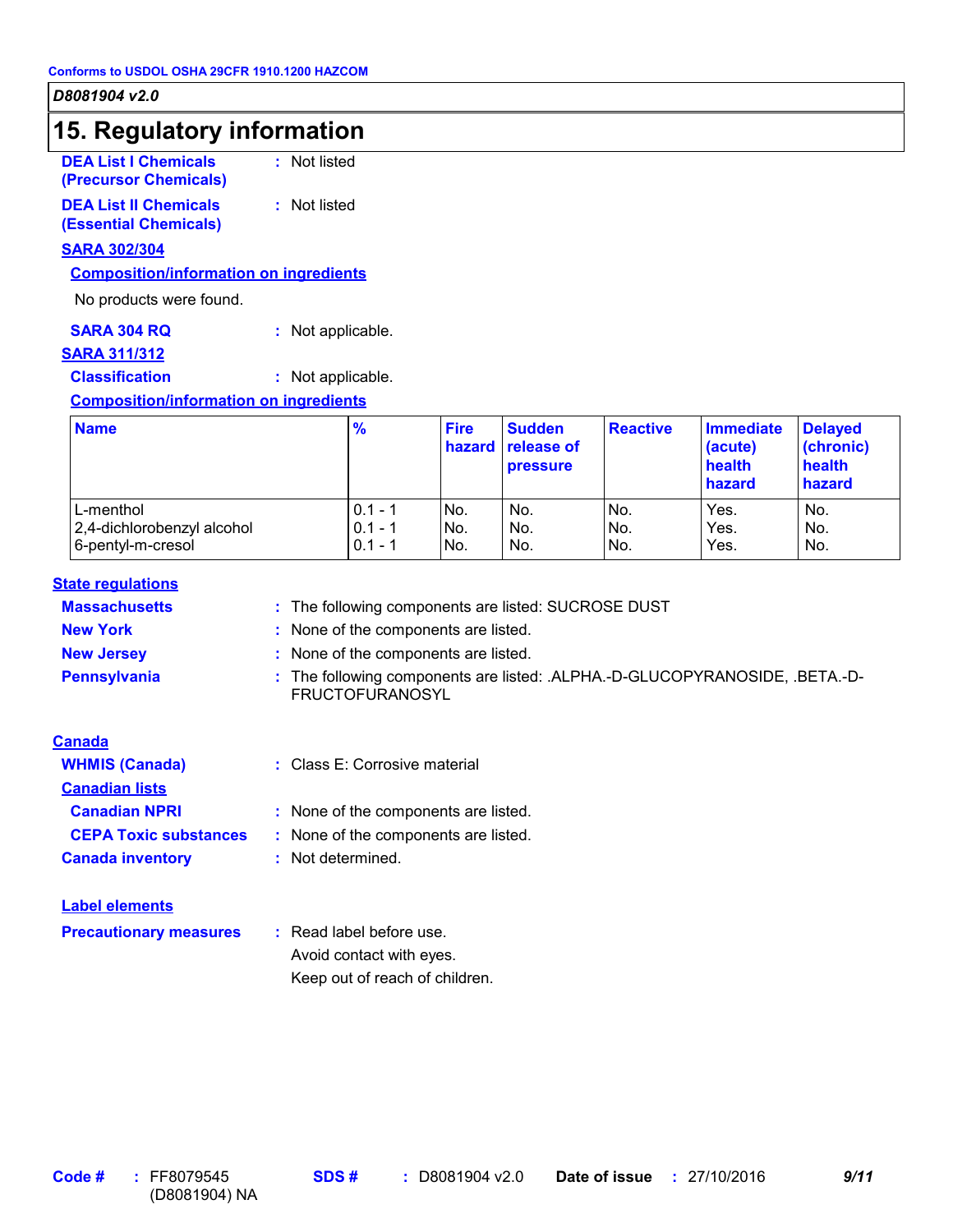### **16. Other information**

**Hazardous Material Information System (U.S.A.)**



**Caution: HMIS® ratings are based on a 0-4 rating scale, with 0 representing minimal hazards or risks, and 4 representing significant hazards or risks Although HMIS® ratings are not required on MSDSs under 29 CFR 1910. 1200, the preparer may choose to provide them. HMIS® ratings are to be used with a fully implemented HMIS® program. HMIS® is a registered mark of the National Paint & Coatings Association (NPCA). HMIS® materials may be purchased exclusively from J. J. Keller (800) 327-6868.**

**The customer is responsible for determining the PPE code for this material.**

**:**

**:**

**National Fire Protection Association (U.S.A.)**



**Reprinted with permission from NFPA 704-2001, Identification of the Hazards of Materials for Emergency Response Copyright ©1997, National Fire Protection Association, Quincy, MA 02269. This reprinted material is not the complete and official position of the National Fire Protection Association, on the referenced subject which is represented only by the standard in its entirety.**

**Copyright ©2001, National Fire Protection Association, Quincy, MA 02269. This warning system is intended to be interpreted and applied only by properly trained individuals to identify fire, health and reactivity hazards of chemicals. The user is referred to certain limited number of chemicals with recommended classifications in NFPA 49 and NFPA 325, which would be used as a guideline only. Whether the chemicals are classified by NFPA or not, anyone using the 704 systems to classify chemicals does so at their own risk.**

| <b>Key to abbreviations</b> | $:$ ATE = Acute Toxicity Estimate<br>BCF = Bioconcentration Factor<br>GHS = Globally Harmonized System of Classification and Labelling of Chemicals<br>IATA = International Air Transport Association<br>IBC = Intermediate Bulk Container<br><b>IMDG = International Maritime Dangerous Goods</b><br>LogPow = logarithm of the octanol/water partition coefficient<br>MARPOL = International Convention for the Prevention of Pollution From Ships, 1973<br>as modified by the Protocol of 1978. ("Marpol" = marine pollution)<br>$UN = United Nations$ |
|-----------------------------|----------------------------------------------------------------------------------------------------------------------------------------------------------------------------------------------------------------------------------------------------------------------------------------------------------------------------------------------------------------------------------------------------------------------------------------------------------------------------------------------------------------------------------------------------------|
| Date of issue               | : 27/10/2016                                                                                                                                                                                                                                                                                                                                                                                                                                                                                                                                             |
| Date of previous issue      | : 19/02/2013.                                                                                                                                                                                                                                                                                                                                                                                                                                                                                                                                            |
| Version                     | $\therefore$ 2                                                                                                                                                                                                                                                                                                                                                                                                                                                                                                                                           |
| <b>Prepared by</b>          | : Reckitt Benckiser LLC.<br><b>Product Safety Department</b><br>1 Philips Parkway<br>Montvale, New Jersey 07646-1810 USA.<br>FAX: 201-476-7770                                                                                                                                                                                                                                                                                                                                                                                                           |